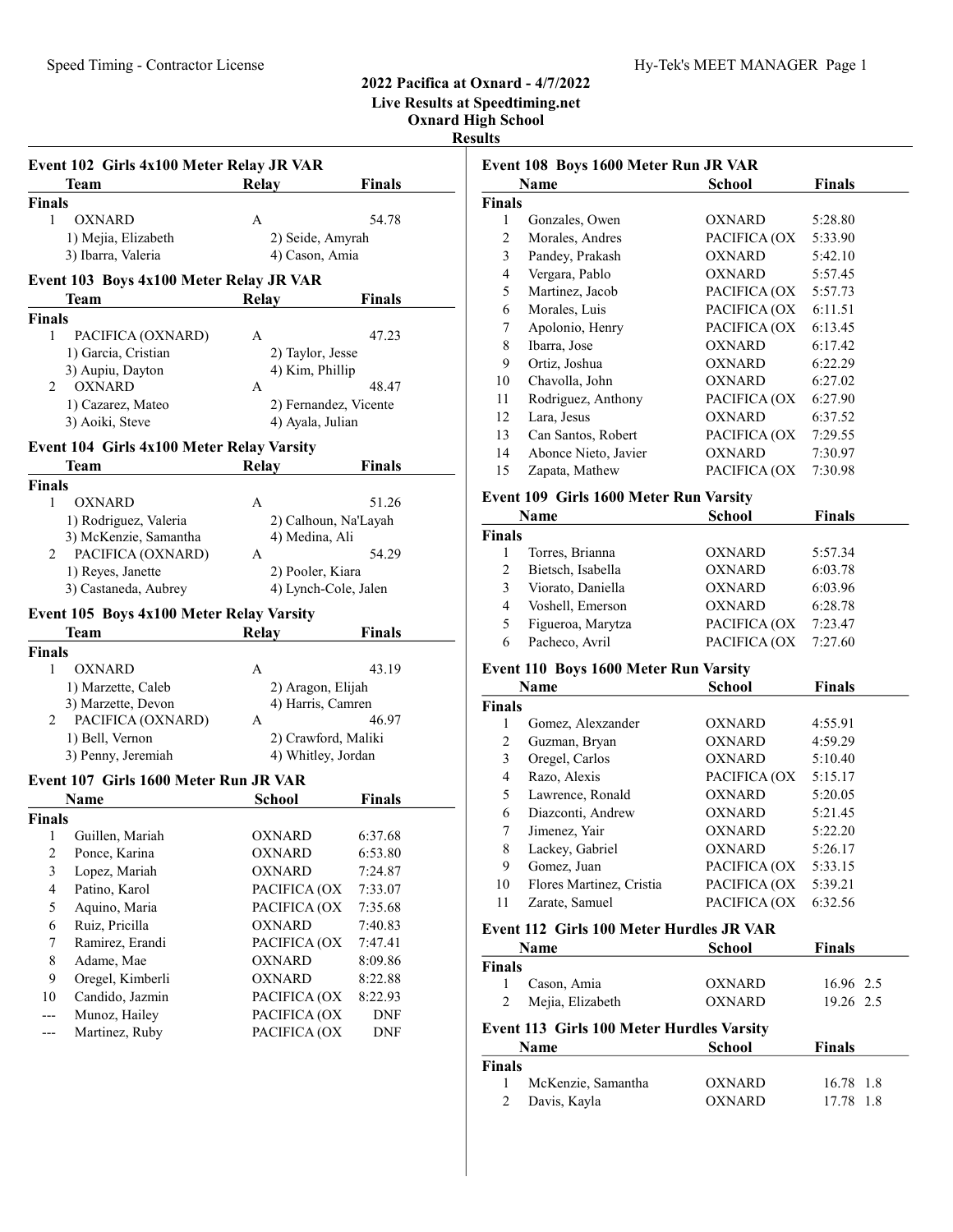### 2022 Pacifica at Oxnard - 4/7/2022 Live Results at Speedtiming.net

Oxnard High School Results

| Finals  (Event 113 Girls 100 Meter Hurdles Varsity) |                                                 |               |               |  |  |
|-----------------------------------------------------|-------------------------------------------------|---------------|---------------|--|--|
|                                                     | Name                                            | <b>School</b> | <b>Finals</b> |  |  |
| 3                                                   | Jones, Akira                                    | <b>OXNARD</b> | 18.25 1.8     |  |  |
| 4                                                   | Mobley, Essence                                 | PACIFICA (OX  | 20.77 1.8     |  |  |
| 5                                                   | Goetz, Gianah                                   | PACIFICA (OX  | 22.19 1.8     |  |  |
|                                                     |                                                 |               |               |  |  |
|                                                     | Event 114 Boys 110 Meter Hurdles JR VAR         |               |               |  |  |
|                                                     | Name                                            | School        | Finals        |  |  |
| <b>Finals</b>                                       |                                                 |               |               |  |  |
| 1                                                   | Pace, Jamell                                    | <b>OXNARD</b> | 18.54 2.0     |  |  |
|                                                     | <b>Event 115 Boys 110 Meter Hurdles Varsity</b> |               |               |  |  |
|                                                     | Name                                            | <b>School</b> | <b>Finals</b> |  |  |
| <b>Finals</b>                                       |                                                 |               |               |  |  |
| $\mathbf{1}$                                        | Fuentes, Joshua                                 | OXNARD        | 18.10 1.9     |  |  |
| $\overline{2}$                                      | Tinoco, Nicholas                                | OXNARD        | 18.55 1.9     |  |  |
| 3                                                   |                                                 | <b>OXNARD</b> |               |  |  |
|                                                     | Giron, Aaron                                    | <b>OXNARD</b> | 19.14 1.9     |  |  |
| 4                                                   | Pirtle, Chris                                   |               | 19.18 1.9     |  |  |
| 5                                                   | Coleman, Rashem                                 | PACIFICA (OX  | 19.65 1.9     |  |  |
|                                                     | Event 117 Girls 400 Meter Dash JR VAR           |               |               |  |  |
|                                                     | Name                                            | School        | <b>Finals</b> |  |  |
| <b>Finals</b>                                       |                                                 |               |               |  |  |
| 1                                                   | Godoy, Susie                                    | OXNARD        | 67.84         |  |  |
| $\overline{c}$                                      | Lubid, Hailey                                   | OXNARD        | 71.03         |  |  |
| 3                                                   | Pimental, Sienna                                | OXNARD        | 71.60         |  |  |
| 4                                                   | Munoz, Andrea                                   | <b>OXNARD</b> | 75.72         |  |  |
| 5                                                   | Esquivel, Halia                                 | PACIFICA (OX  | 78.10         |  |  |
| 6                                                   | Cruz, Ashly                                     | <b>OXNARD</b> | 78.97         |  |  |
| 7                                                   | Villalobos-Castillo, Ari                        | <b>OXNARD</b> | 1:21.80       |  |  |
| 8                                                   | Rosales, Veronica                               | PACIFICA (OX  | 1:24.74       |  |  |
|                                                     |                                                 |               |               |  |  |
|                                                     | Event 118 Boys 400 Meter Dash JR VAR            |               |               |  |  |
|                                                     | Name                                            | School        | Finals        |  |  |
| <b>Finals</b>                                       |                                                 |               |               |  |  |
| 1                                                   | Martinez, Adam                                  | OXNARD        | 62.62         |  |  |
| 2                                                   | Hutton, Jonel                                   | OXNARD        | 62.88         |  |  |
| 3                                                   | Morales, Andres                                 | PACIFICA (OX  | 64.55         |  |  |
| 4                                                   | Ramirez, Kleber                                 | PACIFICA (OX  | 79.52         |  |  |
| 5                                                   | Can Santos, Robert                              | PACIFICA (OX  | 1:24.21       |  |  |
| 6                                                   | Barboza, David                                  | PACIFICA (OX  | 1:24.73       |  |  |
|                                                     | Event 119 Girls 400 Meter Dash Varsity          |               |               |  |  |
|                                                     | <b>Name</b>                                     | <b>School</b> | <b>Finals</b> |  |  |
| <b>Finals</b>                                       |                                                 |               |               |  |  |
| 1                                                   | Reyes, Janette                                  | PACIFICA (OX  | 66.26         |  |  |
| 2                                                   | Mohedano, Marisol                               | PACIFICA (OX  | 69.14         |  |  |
| 3                                                   | Barrera, Kevelyn                                | <b>OXNARD</b> | 69.39         |  |  |
| 4                                                   | Tejeda, Emily                                   | PACIFICA (OX  | 75.76         |  |  |
|                                                     |                                                 |               |               |  |  |
|                                                     | <b>Event 120 Boys 400 Meter Dash Varsity</b>    |               |               |  |  |
|                                                     | Name                                            | School        | <b>Finals</b> |  |  |
| <b>Finals</b>                                       |                                                 |               |               |  |  |
| 1                                                   | Bell, Roman                                     | OXNARD        | 55.80         |  |  |
|                                                     |                                                 |               |               |  |  |

|                         | Event 122 Girls 100 Meter Dash JR VAR |               |                  |
|-------------------------|---------------------------------------|---------------|------------------|
|                         | Name                                  | School        | <b>Finals</b>    |
| <b>Finals</b>           |                                       |               |                  |
| 1                       | Cason, Amia                           | <b>OXNARD</b> | 13.43 2.5        |
| $\overline{c}$          | Seide, Amyrah                         | <b>OXNARD</b> | 14.10 2.5        |
| 3                       | Corner, Albany                        | <b>OXNARD</b> | 14.14 2.5        |
| $\overline{4}$          | Goins, Jaydah                         | PACIFICA (OX  | 14.38<br>2.5     |
| 5                       | Randolph, Adela                       | <b>OXNARD</b> | 14.49<br>2.8     |
| 6                       | Duvall, Ava                           | <b>OXNARD</b> | 14.55 2.5        |
| 7                       | Quezada, Dulce                        | PACIFICA (OX  | 14.81<br>2.5     |
| $\,$ $\,$               | Montoya, Emma                         | <b>OXNARD</b> | 14.85 2.8        |
| 9                       | Villavicencio, Alyssa                 | <b>OXNARD</b> | 15.10 2.8        |
| 10                      | Rocha, Elissa                         | <b>OXNARD</b> | 15.12 2.8        |
| 11                      | Villalobos, Ariana                    | OXNARD        | 15.40 2.8        |
| 12                      | Martinez, Lilliana                    | <b>OXNARD</b> | 15.42 2.8        |
| 13                      | Ballestros, Alyssa                    | PACIFICA (OX  | 15.46 2.5        |
| 14                      | Bibian, Vianney                       | OXNARD        | 15.91 2.8        |
| 15                      | Torres, Natalie                       | <b>OXNARD</b> | 16.10 2.8        |
| 16                      | Macias, Salma                         | <b>OXNARD</b> | 16.61 2.8        |
|                         |                                       |               |                  |
|                         | Event 123 Boys 100 Meter Dash JR VAR  |               |                  |
|                         | Name                                  | <b>School</b> | <b>Finals</b>    |
| <b>Finals</b>           |                                       |               |                  |
| 1                       | Taylor, Jesse                         | PACIFICA (OX  | 11.85 2.8        |
| $\overline{c}$          | Tolson, Michael                       | <b>OXNARD</b> | 12.01<br>2.8     |
| 3                       | Harrison, Tagg                        | PACIFICA (OX  | 12.03 2.8        |
| $\overline{\mathbf{4}}$ | Aupiu, Dayton                         | PACIFICA (OX  | 12.08 2.6        |
| 5                       | Gomez, Justin                         | <b>OXNARD</b> | 2.8<br>12.11     |
| 6                       | Kim, Phillip                          | PACIFICA (OX  | 12.17 2.8        |
| 7                       | Ayala, Julian                         | <b>OXNARD</b> | 12.24 2.8        |
| 8                       | Ransom, Jaiden                        | PACIFICA (OX  | 12.33 2.6        |
| 9                       | Garcia, Cristian                      | PACIFICA (OX  | 2.6<br>12.39     |
| 10                      | Cazarez, Mateo                        | <b>OXNARD</b> | 12.39<br>2.4     |
| 11                      | Velazco, Diego                        | <b>OXNARD</b> | 12.40 2.8        |
| 12                      | Vo, Caleb                             | <b>OXNARD</b> | 12.41<br>2.6     |
| 13                      | Esquivel, George                      | <b>OXNARD</b> | 12.50<br>2.6     |
| 14                      | Pace, Jamell                          | <b>OXNARD</b> | 12.53 2.8        |
| 15                      | Hernandez, Logan                      | <b>OXNARD</b> | 12.55 2.4        |
| 16                      | Ransom, Jamari                        | PACIFICA (OX  | 12.56 2.6        |
| 17                      | Alton, Jeremy                         | PACIFICA (OX  | 12.56 2.4        |
| 18                      | Castillo, Brandon                     | PACIFICA (OX  | 12.58 2.5        |
| 19                      | Rodriguez, Elias                      | PACIFICA (OX  | $2.5\,$<br>12.58 |
| $20\,$                  | Velasquez, Dominick                   | <b>OXNARD</b> | 2.4<br>12.59     |
| 21                      | Hutton, Jonel                         | <b>OXNARD</b> | 2.5<br>12.60     |
| 22                      | Tolson, Shaun                         | OXNARD        | 12.68<br>2.6     |
| 23                      | Lemus, Lorenzo                        | OXNARD        | 12.70<br>2.6     |
| 24                      | Mateos, Lazaro                        | OXNARD        | 12.79<br>2.6     |
| 25                      | Estrada, Leonardo                     | OXNARD        | 12.82<br>2.4     |
| 26                      | Camacho, Nathaniel                    | <b>OXNARD</b> | 12.85 2.4        |
| 27                      | Colvin, Dejuan                        | PACIFICA (OX  | 12.85 2.4        |
| 28                      | DeGuzman, Nathaniel                   | <b>OXNARD</b> | 12.89<br>2.4     |
| 29                      | Corea, Carlos                         | <b>OXNARD</b> | 12.96<br>2.4     |
| 30                      | Fernandez, Andres                     | PACIFICA (OX  | 2.5<br>13.11     |
| 31                      | Montes, Carlos                        | <b>OXNARD</b> | 2.5<br>13.27     |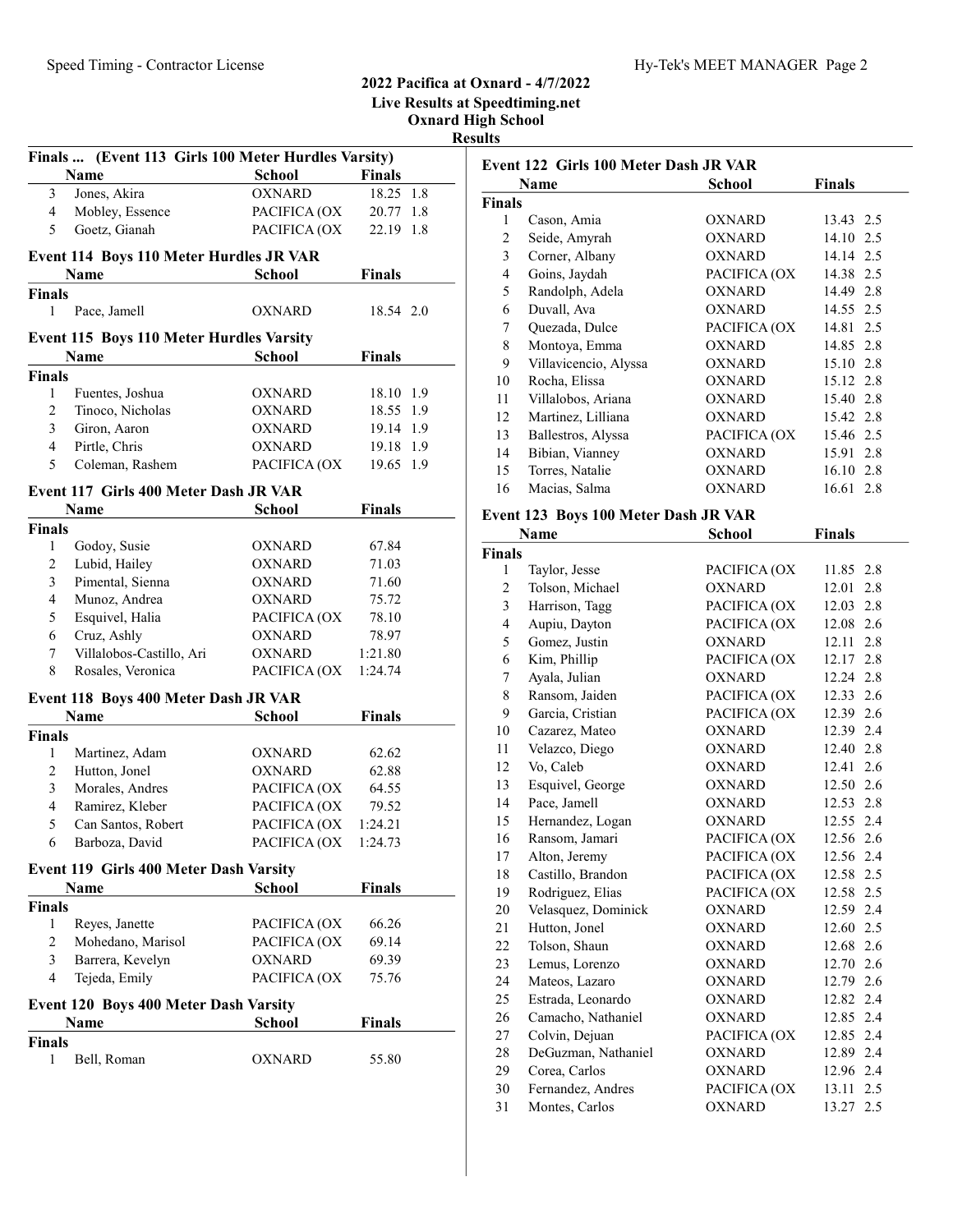# 2022 Pacifica at Oxnard - 4/7/2022

Live Results at Speedtiming.net

Oxnard High School

|                         |                                                |               |               | ILС |
|-------------------------|------------------------------------------------|---------------|---------------|-----|
|                         | Finals  (Event 123 Boys 100 Meter Dash JR VAR) |               |               |     |
|                         | Name                                           | <b>School</b> | Finals        |     |
| 32                      | Miranda, Richard                               | PACIFICA (OX  | 13.29 2.4     |     |
| 33                      | Mccowan, Alonzo                                | PACIFICA (OX  | 13.30 2.4     |     |
| 34                      | Cendejas, Oscar                                | OXNARD        | 13.50 2.5     |     |
| 35                      | Alvarez, Fernando                              | OXNARD        | 13.61 2.4     |     |
| 36                      | Amaya, Issac                                   | OXNARD        | 13.62 2.5     |     |
| 37                      | Mora, George                                   | OXNARD        | 13.66 2.4     |     |
| 38                      | Madrigal, Ernie                                | PACIFICA (OX  | 13.82 2.8     |     |
| 39                      | Gerardo, Isaac                                 | OXNARD        | 14.05 2.4     |     |
| 40                      | Gonzalez, Orbille                              | OXNARD        | 14.15 2.4     |     |
|                         | Event 124 Girls 100 Meter Dash Varsity         |               |               |     |
|                         | Name                                           | School        | <b>Finals</b> |     |
| <b>Finals</b>           |                                                |               |               |     |
| 1                       | Medina, Ali                                    | OXNARD        | 12.93 1.9     |     |
| $\mathfrak{2}$          | Oliver, Mikayla                                | PACIFICA (OX  | 13.06 1.9     |     |
| $\mathfrak{Z}$          | Rodriguez, Valeria                             | <b>OXNARD</b> | 13.52 1.9     |     |
| $\overline{4}$          | Calhoun, Na'Layah                              | <b>OXNARD</b> | 13.53 1.9     |     |
| 5                       | Pooler, Kiara                                  | PACIFICA (OX  | 13.68 1.9     |     |
| 6                       | Gray, Aaliyah                                  | <b>OXNARD</b> | 13.70 1.9     |     |
| 7                       | Lynch-Cole, Jalen                              | PACIFICA (OX  | 13.88 1.9     |     |
| 8                       | Castaneda, Aubrey                              | PACIFICA (OX  | 13.92 1.9     |     |
| 9                       | Mobley, Essence                                | PACIFICA (OX  | 14.54 1.9     |     |
|                         |                                                |               |               |     |
|                         | Event 125 Boys 100 Meter Dash Varsity          |               |               |     |
|                         | <b>Name</b>                                    | <b>School</b> | <b>Finals</b> |     |
| <b>Finals</b>           |                                                |               |               |     |
| 1                       | Harris, Camren                                 | OXNARD        | 11.01 2.7     |     |
| $\mathfrak{2}$          | Aragon, Elijah                                 | <b>OXNARD</b> | 11.10 2.7     |     |
| $\mathfrak{Z}$          | Marzette, Caleb                                | <b>OXNARD</b> | 11.11 2.7     |     |
| $\overline{4}$          | Harris, Umaree                                 | PACIFICA (OX  | $11.22 +0.0$  |     |
| 5                       | Marzette, Devon                                | OXNARD        | 11.25 2.7     |     |
| 6                       | Whitley, Jordan                                | PACIFICA (OX  | 11.32 2.7     |     |
| 7                       | Bell, Vernon                                   | PACIFICA (OX  | $11.39 +0.0$  |     |
| 8                       | Joyner, Josh                                   | PACIFICA (OX  | 11.40 2.7     |     |
| 9                       | Crawford, Maliki                               | PACIFICA (OX  | $11.41 + 0.0$ |     |
| 10                      | Penny, Jeremiah                                | PACIFICA (OX  | 11.56 2.7     |     |
| 11                      | Pirtle, Chris                                  | <b>OXNARD</b> | 11.56 2.7     |     |
| 12                      | Pooler, Taylen                                 | PACIFICA (OX  | $11.64 + 0.0$ |     |
| 13                      | Ramos, Ethan                                   | OXNARD        | $11.80 +0.0$  |     |
| 14                      | Cervantes, Ryan                                | PACIFICA (OX  | 11.87 2.7     |     |
| 15                      | Pinon, Albert                                  | OXNARD        | $12.66 + 0.0$ |     |
|                         |                                                |               |               |     |
|                         | Event 127 Girls 800 Meter Run JR VAR           |               |               |     |
|                         | Name                                           | School        | <b>Finals</b> |     |
| <b>Finals</b>           |                                                |               |               |     |
| 1                       | Gutierrez, Dana                                | OXNARD        | 3:06.77       |     |
| $\overline{c}$          | Munoz, Andrea                                  | <b>OXNARD</b> | 3:08.50       |     |
|                         | Lackey, Lydia                                  | <b>OXNARD</b> | 3:16.46       |     |
| 3                       |                                                |               |               |     |
| $\overline{\mathbf{4}}$ | Aquino, Maria                                  | PACIFICA (OX  | 3:18.88       |     |
| 5                       | Lopez, Mariah                                  | OXNARD        | 3:19.06       |     |
| 6                       | Abonce Nieto, MariaJose                        | OXNARD        | 3:20.61       |     |
| 7                       | Limon, Jazmin                                  | OXNARD        | 3:21.70       |     |

| <b>Results</b> |                                           |               |               |
|----------------|-------------------------------------------|---------------|---------------|
| 9              | Abdalla, Karolin                          | <b>OXNARD</b> | 3:28.36       |
| 10             | Candido, Jazmin                           | PACIFICA (OX  | 3:33.75       |
| 11             | Munoz, Hailey                             | PACIFICA (OX  | 3:48.92       |
|                | Event 128 Boys 800 Meter Run JR VAR       |               |               |
|                | Name                                      | <b>School</b> | <b>Finals</b> |
| <b>Finals</b>  |                                           |               |               |
| 1              | Gonzales, Owen                            | <b>OXNARD</b> | 2:31.50       |
| 2              | Pachon, Julian                            | <b>OXNARD</b> | 2:33.19       |
| 3              | Pandey, Prakash                           | <b>OXNARD</b> | 2:42.33       |
| $\overline{4}$ | Martinez, Jacob                           | PACIFICA (OX  | 2:44.37       |
| 5              | Apolonio, Henry                           | PACIFICA (OX  | 2:45.59       |
| 6              | Rodriguez, Anthony                        | PACIFICA (OX  | 2:46.65       |
| 7              | Ortiz, Joshua                             | <b>OXNARD</b> | 2:47.12       |
| 8              | Chavolla, John                            | <b>OXNARD</b> | 2:52.71       |
| 9              | Abonce Nieto, Javier                      | <b>OXNARD</b> | 3:28.89       |
| 10             | Ramirez, Kleber                           | PACIFICA (OX  | 3:30.52       |
|                | Event 129 Girls 800 Meter Run Varsity     |               |               |
|                | <b>Name</b>                               | <b>School</b> | <b>Finals</b> |
| <b>Finals</b>  |                                           |               |               |
| 1              | Wilson, Maleah                            | OXNARD        | 2:34.85       |
| 2              | Molina, Yesenia                           | <b>OXNARD</b> | 2:39.75       |
| 3              | Fuentes, Danielle                         | <b>OXNARD</b> | 2:51.44       |
| $\overline{4}$ | Garcia, Jazmin                            | <b>OXNARD</b> | 2:56.32       |
| 5              | Voshell, Emerson                          | <b>OXNARD</b> | 2:59.29       |
| 6              | Pacheco, Avril                            | PACIFICA (OX  | 3:10.48       |
| 7              | Figueroa, Marytza                         | PACIFICA (OX  | 3:16.00       |
|                | Event 130 Boys 800 Meter Run Varsity      |               |               |
|                | Name                                      | <b>School</b> | <b>Finals</b> |
| <b>Finals</b>  |                                           |               |               |
| $\mathbf{1}$   | Manriquez, Eric                           | OXNARD        | 2:10.02       |
| $\overline{2}$ | Hernandez, Cristian                       | OXNARD        | 2:14.13       |
| 3              | Quezada, Diego                            | OXNARD        | 2:15.57       |
| 4              | Diaz, Christian                           | OXNARD        | 2:17.41       |
| 5              | Razo, Alexis                              | PACIFICA (OX  | 2:23.28       |
| 6              | Diazconti, Andrew                         | <b>OXNARD</b> | 2:24.15       |
| 7              | Lackey, Gabriel                           | <b>OXNARD</b> | 2:26.76       |
| 8              | Gomez, Juan                               | PACIFICA (OX  | 2:27.70       |
| 9              | Jimenez, Yair                             | <b>OXNARD</b> | 2:28.17       |
|                | Event 132 Girls 300 Meter Hurdles JR VAR  |               |               |
|                | Name                                      | <b>School</b> | <b>Finals</b> |
| <b>Finals</b>  |                                           |               |               |
| 1              | Mejia, Elizabeth                          | OXNARD        | 55.98         |
| 2              | Godoy, Susie                              | <b>OXNARD</b> | 61.06         |
| 3              | Sanchez, Monserrat                        | <b>OXNARD</b> | 62.50         |
|                | Event 133 Girls 300 Meter Hurdles Varsity |               |               |
|                | Name                                      | School        | <b>Finals</b> |
| <b>Finals</b>  |                                           |               |               |
| 1              | Jones, Akira                              | OXNARD        | 52.58         |
| 2              | Campos, Athena                            | <b>OXNARD</b> | 53.93         |
| 3              | Mobley, Essence                           | PACIFICA (OX  | 55.60         |
| 4              | Gallagher, Ciara                          | <b>OXNARD</b> | 56.91         |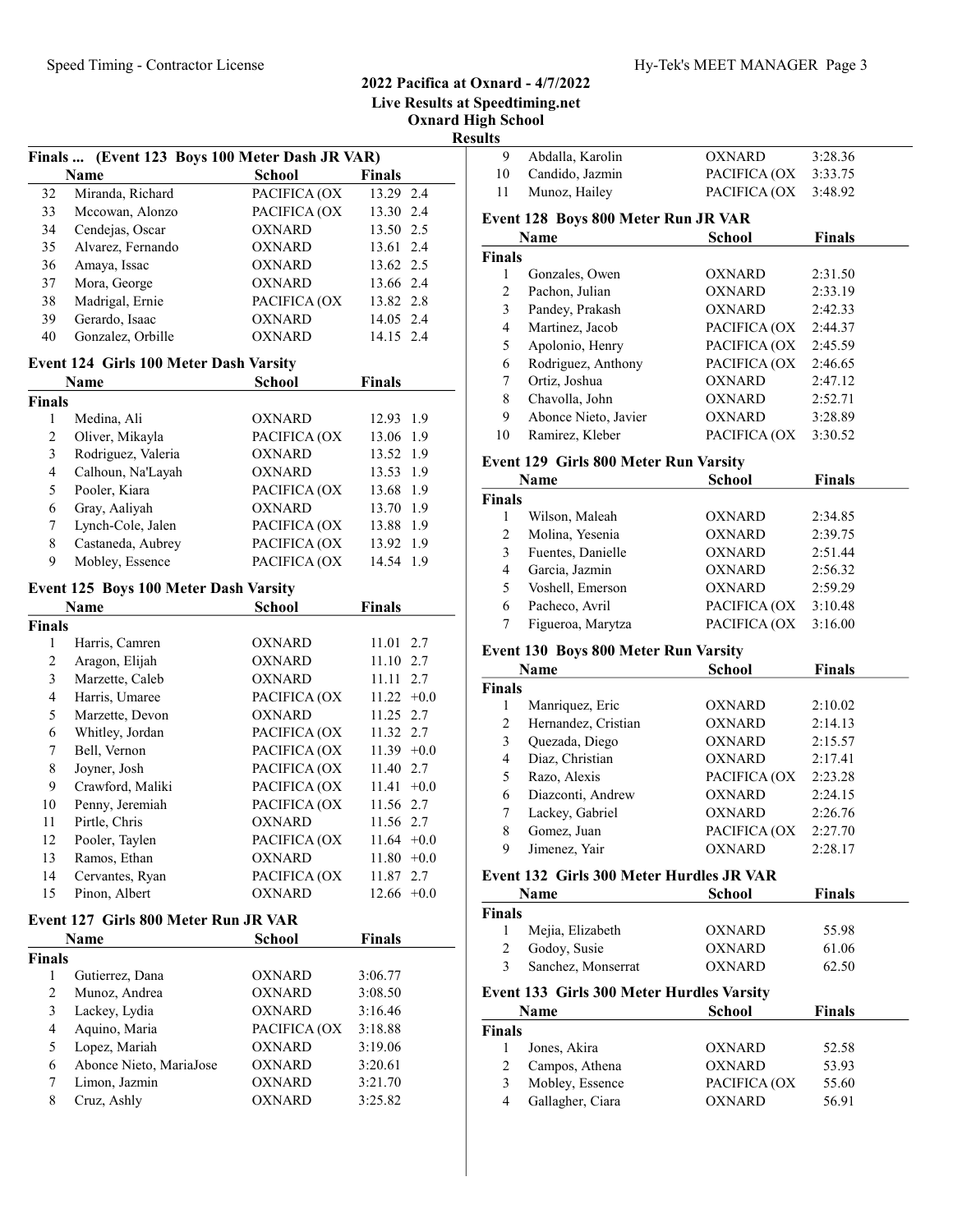|                         |                                                               |               |               | <b>Live Results at</b><br><b>Oxnard H</b> |
|-------------------------|---------------------------------------------------------------|---------------|---------------|-------------------------------------------|
|                         | Finals  (Event 133 Girls 300 Meter Hurdles Varsity)<br>Name   | School        | <b>Finals</b> | Re                                        |
| 5                       | Pooler, Kiara                                                 | PACIFICA (OX  | 57.98         |                                           |
| 6                       | Goetz, Gianah                                                 | PACIFICA (OX  | 60.82         |                                           |
|                         |                                                               |               |               |                                           |
|                         | <b>Event 134 Boys 300 Meter Hurdles JR VAR</b><br><b>Name</b> | School        | <b>Finals</b> |                                           |
| Finals                  |                                                               |               |               |                                           |
| 1                       | Cendejas, Oscar                                               | OXNARD        | 54.84         |                                           |
|                         | <b>Event 135 Boys 300 Meter Hurdles Varsity</b>               |               |               |                                           |
|                         | <b>Name</b>                                                   | <b>School</b> | <b>Finals</b> |                                           |
| <b>Finals</b>           |                                                               |               |               |                                           |
| 1                       | Alfaro, Tommy                                                 | PACIFICA (OX  | 42.51         |                                           |
| $\mathbf{2}$            | Fuentes, Joshua                                               | <b>OXNARD</b> | 43.75         |                                           |
| 3                       | Oregel, Carlos                                                | <b>OXNARD</b> | 46.43         |                                           |
| $\overline{4}$          | Giron, Aaron                                                  | OXNARD        | 47.12         |                                           |
| 5                       | Coleman, Rashem                                               | PACIFICA (OX  | 47.63         |                                           |
| 6                       | Tinoco, Nicholas                                              | OXNARD        | 47.72         |                                           |
|                         |                                                               |               |               |                                           |
|                         | Event 137 Girls 200 Meter Dash JR VAR                         |               |               |                                           |
|                         | Name                                                          | School        | <b>Finals</b> |                                           |
| Finals                  |                                                               |               |               |                                           |
| 1                       | Seide, Amyrah                                                 | OXNARD        | 29.50 2.4     |                                           |
| $\overline{2}$          | Duvall, Ava                                                   | <b>OXNARD</b> | 29.66 2.4     |                                           |
| 3                       | Goins, Jaydah                                                 | PACIFICA (OX  | 30.47 2.4     |                                           |
| $\overline{\mathbf{4}}$ | Aguilar, Nayla                                                | PACIFICA (OX  | 30.91 2.4     |                                           |
| 5                       | Montoya, Emma                                                 | <b>OXNARD</b> | 31.01 2.2     |                                           |
| 6                       | Mohedano, Marisol                                             | PACIFICA (OX  | 31.03 2.4     |                                           |
| 7                       | Rocha, Elissa                                                 | OXNARD        | 31.22 2.2     |                                           |
| 8                       | Villavicencio, Alyssa                                         | OXNARD        | 31.62 2.2     |                                           |
| 9                       | Ballestros, Alyssa                                            | PACIFICA (OX  | 31.84 2.4     |                                           |
| 10                      | Quezada, Dulce                                                | PACIFICA (OX  | 31.94 2.2     |                                           |
| 11                      | Mendoza, Isabella                                             | OXNARD        | 32.09 2.2     |                                           |
| 12                      | Bibian, Vianney                                               | OXNARD        | 34.02 1.9     |                                           |
| 13                      | Salazar Perez, Madeline                                       | PACIFICA (OX  | 34.81 1.9     |                                           |
| 14                      | Torres, Natalie                                               | <b>OXNARD</b> | 35.20 1.9     |                                           |
| 15                      | Singh, Molly                                                  | PACIFICA (OX  | 38.43         | 1.9                                       |
|                         |                                                               |               |               |                                           |
|                         | Event 138 Boys 200 Meter Dash JR VAR                          |               |               |                                           |
|                         | Name                                                          | School        | <b>Finals</b> |                                           |
| Finals                  |                                                               |               |               |                                           |
| $\mathbf{1}$            | Tolson, Michael                                               | OXNARD        | 24.31         | 2.0                                       |
| $\overline{c}$          | Aupiu, Dayton                                                 | PACIFICA (OX  | 24.44         | 2.0                                       |
| 3                       | Harrison, Tagg                                                | PACIFICA (OX  | 25.16 2.0     |                                           |
| 4                       | Gomez, Justin                                                 | <b>OXNARD</b> | 25.16 2.0     |                                           |
| 5                       | Taylor, Jesse                                                 | PACIFICA (OX  | 25.17         | 2.3                                       |
| 6                       | Tolson, Shaun                                                 | <b>OXNARD</b> | 25.31 2.3     |                                           |
| $\boldsymbol{7}$        | Kim, Phillip                                                  | PACIFICA (OX  | 25.33 2.3     |                                           |
| 8                       | Velasquez, Dominick                                           | <b>OXNARD</b> | 25.43 2.3     |                                           |
| 9                       | Rodriguez, Elias                                              | PACIFICA (OX  | 25.60 0.9     |                                           |
| 10                      | Ransom, Jamari                                                | PACIFICA (OX  | 25.61         | 2.3                                       |
| 11                      | Ransom, Jaiden                                                | PACIFICA (OX  | 25.62         | 2.3                                       |
| 12                      | Cazarez, Mateo                                                | OXNARD        | 25.67 2.0     |                                           |

13 Hernandez, Logan OXNARD 25.78 0.7

### 2022 Pacifica at Oxnard - 4/7/2022 Speedtiming.net **High School**

sults

|    | Name                                   | School        | Finals       |
|----|----------------------------------------|---------------|--------------|
|    | Event 139 Girls 200 Meter Dash Varsity |               |              |
| 31 | Gonzalez, Orbille                      | <b>OXNARD</b> | 29.70 0.7    |
| 30 | Gerardo, Isaac                         | <b>OXNARD</b> | 29.44 0.7    |
| 29 | Amaya, Issac                           | <b>OXNARD</b> | 28.88 0.9    |
| 28 | Alvarez, Fernando                      | <b>OXNARD</b> | 28.79<br>0.7 |
| 27 | Martinez, Adam                         | <b>OXNARD</b> | 27.82 0.9    |
| 26 | Mora, George                           | <b>OXNARD</b> | 27.70 0.7    |
| 25 | Castillo, Brandon                      | PACIFICA (OX  | 27.36 0.7    |
| 24 | DeGuzman, Nathaniel                    | <b>OXNARD</b> | 27.31 0.9    |
| 23 | Fernandez, Andres                      | PACIFICA (OX  | 27.09<br>0.9 |
| 22 | Mccowan, Alonzo                        | PACIFICA (OX  | 27.09<br>0.7 |
| 21 | Montes, Carlos                         | OXNARD        | 26.79 0.9    |
| 20 | Corea, Carlos                          | <b>OXNARD</b> | 26.55 0.7    |
| 19 | Camacho, Nathaniel                     | <b>OXNARD</b> | 26.27 0.9    |
| 18 | Lemus, Lorenzo                         | <b>OXNARD</b> | 26.16 0.7    |
| 17 | Hutton, Jonel                          | <b>OXNARD</b> | 26.02 0.7    |
| 16 | Alton, Jeremy                          | PACIFICA (OX  | 26.02 2.0    |
| 15 | Mateos, Lazaro                         | OXNARD        | 25.95 2.0    |
| 14 | Estrada, Leonardo                      | <b>OXNARD</b> | 25.93 2.3    |

### Finals 1 26.41 2.0 Medina, Ali OXNARD 2 27.46 2.0 Rodriguez, Valeria OXNARD 3 28.64 2.0 Reyes, Janette PACIFICA (OX 4 28.77 2.0 Calhoun, Na'Layah OXNARD 5 Castaneda, Aubrey PACIFICA (OX 29.56 2.0 6 29.86 1.8 Barrera, Kevelyn OXNARD 7 Lynch-Cole, Jalen PACIFICA (OX 31.42 2.0 8 31.94 1.8 Garcia, Jazmin OXNARD

#### Event 140 Boys 200 Meter Dash Varsity

|        | <b>Name</b>      | <b>School</b> | <b>Finals</b> |
|--------|------------------|---------------|---------------|
| Finals |                  |               |               |
|        | Harris, Camren   | <b>OXNARD</b> | $22.59 +0.0$  |
| 2      | Marzette, Caleb  | OXNARD        | $22.64 + 0.0$ |
| 3      | Marzette, Devon  | OXNARD        | $23.16 + 0.0$ |
| 4      | Bell, Vernon     | PACIFICA (OX  | $23.53 +0.0$  |
| 5      | Joyner, Josh     | PACIFICA (OX  | $23.55 + 0.0$ |
| 6      | Pooler, Taylen   | PACIFICA (OX  | $23.58 + 0.0$ |
| 7      | Ramos, Ethan     | OXNARD        | $24.04 +0.0$  |
| 8      | Crawford, Maliki | PACIFICA (OX  | 24.13 0.1     |
| 9      | Cervantes, Ryan  | PACIFICA (OX  | 24.76 0.1     |
| 10     | Velazco, Diego   | OXNARD        | 25.42 0.1     |
| 11     | Pinon, Albert    | <b>OXNARD</b> | 26.57 0.1     |
|        |                  |               |               |

# Event 142 Girls 3200 Meter Run JR VAR

| <b>Name</b> |                 | School | <b>Finals</b> |  |
|-------------|-----------------|--------|---------------|--|
| Finals      |                 |        |               |  |
|             | Guillen, Mariah | OXNARD | 14:27.72      |  |
|             | Ponce, Karina   | OXNARD | 14:27.77      |  |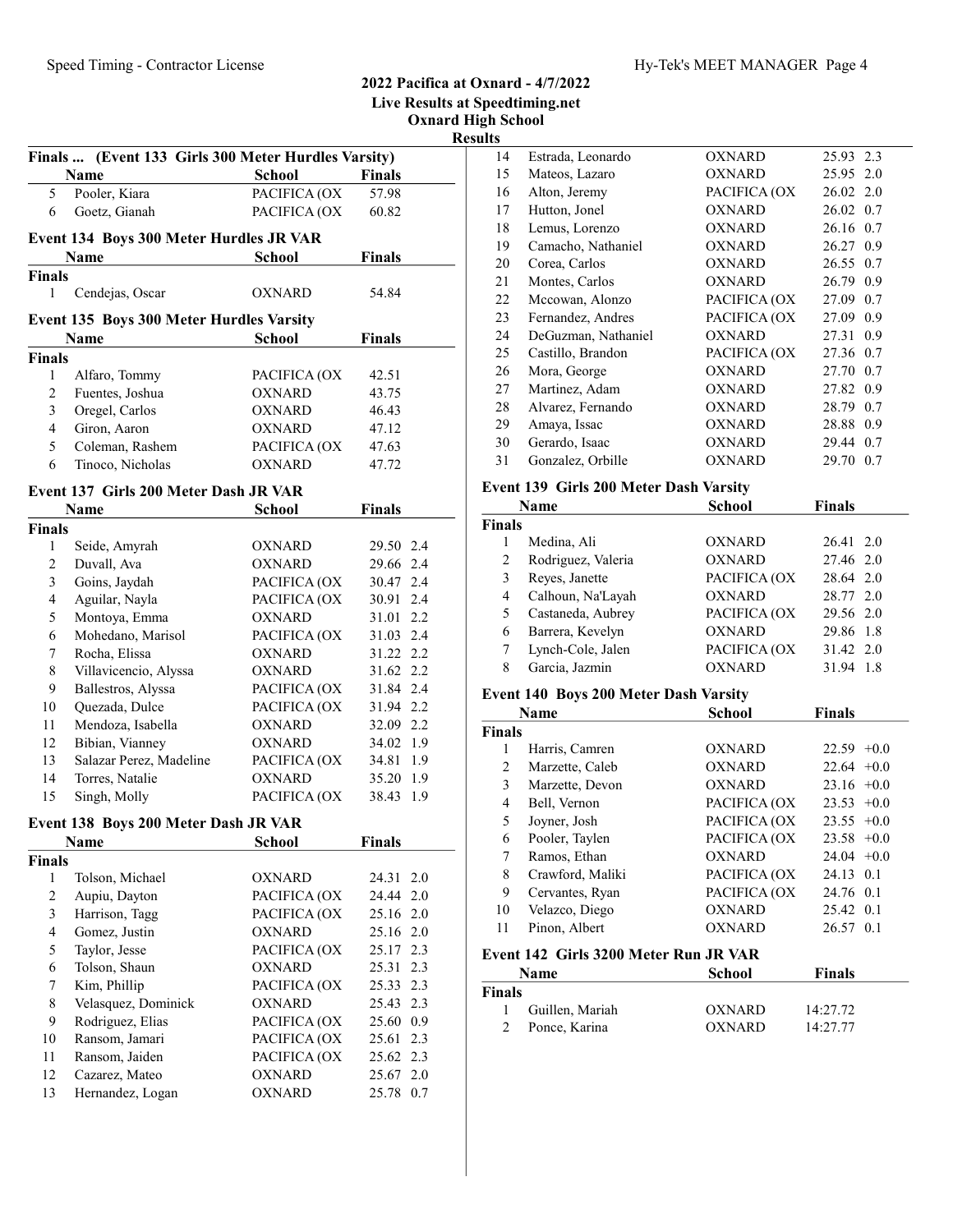|                                                  |                      |                       | <b>Live Results at Speedtiming.net</b><br><b>Oxnard High School</b> |                                          |                           |               |
|--------------------------------------------------|----------------------|-----------------------|---------------------------------------------------------------------|------------------------------------------|---------------------------|---------------|
|                                                  |                      |                       | <b>Results</b>                                                      |                                          |                           |               |
| Event 144 Girls 3200 Meter Run Varsity           |                      |                       | 3                                                                   | <b>OXNARD</b>                            | B                         | 4:01.88       |
| Name                                             | <b>School</b>        | <b>Finals</b>         |                                                                     | 1) Lackey, Gabriel                       | 2) Quezada, Diego         |               |
| <b>Finals</b>                                    |                      |                       |                                                                     | 3) Diazconti, Andrew                     | 4) Oregel, Carlos         |               |
| Torres, Brianna<br>1                             | <b>OXNARD</b>        | 14:01.08              |                                                                     | <b>Event 202 Girls Long Jump JR VAR</b>  |                           |               |
| 2<br>Viorato, Daniella                           | <b>OXNARD</b>        | 14:01.13              |                                                                     | Name                                     | <b>School</b>             | <b>Finals</b> |
| 3<br>Bietsch, Isabella                           | <b>OXNARD</b>        | 14:01.23              | <b>Finals</b>                                                       |                                          |                           |               |
|                                                  |                      |                       | $\mathbf{1}$                                                        | Corner, Albany                           | OXNARD                    | 13-06.75 NWI  |
| <b>Event 145 Boys 3200 Meter Run Varsity</b>     |                      |                       | $\overline{2}$                                                      | Goetz, Gianah                            | PACIFICA (OX 13-05.50 NWI |               |
| Name                                             | <b>School</b>        | <b>Finals</b>         | 3                                                                   | Garcia, Katia                            | <b>OXNARD</b>             | 12-06.00 NWI  |
| Finals                                           |                      |                       | 4                                                                   | Ballestros, Alyssa                       | PACIFICA (OX 12-04.00 NWI |               |
| Gomez, Alexzander<br>1                           | <b>OXNARD</b>        | 11:37.37              | 5                                                                   | Montoya, Emma                            | <b>OXNARD</b>             | 12-01.25 NWI  |
| 2<br>Guzman, Bryan                               | <b>OXNARD</b>        | 11:37.38              | 6                                                                   | Goins, Jaydah                            | PACIFICA (OX 11-11.00 NWI |               |
| 3<br>Lawrence, Ronald                            | <b>OXNARD</b>        | 11:57.92              | 7                                                                   | Villavicencio, Alyssa                    | <b>OXNARD</b>             | 11-09.75 NWI  |
| Oregel, Carlos<br>4                              | <b>OXNARD</b>        | 12:52.60              |                                                                     |                                          |                           |               |
|                                                  |                      |                       | 8                                                                   | Randolph, Adela                          | <b>OXNARD</b>             | 11-08.75 NWI  |
| Event 147 Girls 4x400 Meter Relay JR VAR         |                      |                       | 9                                                                   | Macias, Salma                            | <b>OXNARD</b>             | 10-02.50 NWI  |
| <b>Team</b>                                      | Relay                | <b>Finals</b>         |                                                                     | <b>Event 203 Boys Long Jump JR VAR</b>   |                           |               |
| Finals                                           |                      |                       |                                                                     | Name                                     | <b>School</b>             | <b>Finals</b> |
| <b>OXNARD</b><br>$\mathbf{1}$                    | A                    | 5:03.58               | <b>Finals</b>                                                       |                                          |                           |               |
| 1) Godoy, Susie                                  | 2) Guillen, Mariah   |                       | 1                                                                   | Rodriguez, Elias                         | PACIFICA (OX 17-10.50 NWI |               |
| 3) Lubid, Hailey                                 | 4) Pimental, Sienna  |                       | $\mathfrak{2}$                                                      | Gomez, Justin                            | OXNARD                    | 17-08.00 NWI  |
| PACIFICA (OXNARD)<br>2                           | B                    | 5:27.51               | 3                                                                   |                                          | <b>OXNARD</b>             |               |
| 1) Candido, Jazmin                               | 2) Ramirez, Erandi   |                       |                                                                     | Aguilera, Luis                           |                           | 16-01.75 NWI  |
| 3) Perez, Karen                                  |                      | 4) Rosales, Veronica  | 4                                                                   | Velasquez, Dominick                      | <b>OXNARD</b>             | 15-08.50 NWI  |
|                                                  |                      |                       | 5                                                                   | Mccowan, Alonzo                          | PACIFICA (OX 15-04.50 NWI |               |
| Event 148 Boys 4x400 Meter Relay JR VAR          |                      |                       | 6                                                                   | Mateos, Lazaro                           | <b>OXNARD</b>             | 15-02.00 NWI  |
| <b>Team</b>                                      | Relay                | <b>Finals</b>         | 7                                                                   | Castillo, Brandon                        | PACIFICA (OX 15-01.00 NWI |               |
| <b>Finals</b>                                    |                      |                       | 8                                                                   | Miranda, Richard                         | PACIFICA (OX 14-08.00 NWI |               |
| <b>OXNARD</b><br>1                               | A                    | 4:19.07               | 9                                                                   | Madrigal, Ernie                          | PACIFICA (OX 14-03.00 NWI |               |
| 1) Gonzales, Owen                                | 2) Pachon, Julian    |                       | 10                                                                  | Gerardo, Isaac                           | <b>OXNARD</b>             | 12-00.00 NWI  |
| 3) Ibarra, Jose                                  | 4) Pandey, Prakash   |                       |                                                                     | <b>Event 204 Girls Long Jump Varsity</b> |                           |               |
| <b>OXNARD</b><br>2                               | B                    | 4:45.30               |                                                                     |                                          |                           |               |
| <b>Event 149 Girls 4x400 Meter Relay Varsity</b> |                      |                       |                                                                     | <b>Name</b>                              | <b>School</b>             | Finals        |
|                                                  |                      |                       | <b>Finals</b>                                                       |                                          |                           |               |
| <b>Team</b>                                      | Relay                | <b>Finals</b>         | 1                                                                   | Gallagher, Ciara                         | OXNARD                    | 15-05.00 NWI  |
| <b>Finals</b>                                    |                      |                       | $\overline{2}$                                                      | Oliver, Mikayla                          | PACIFICA (OX 14-11.00 NWI |               |
| <b>OXNARD</b><br>1                               | A                    | 4:26.91               | $\overline{2}$                                                      | Jones, Akira                             | <b>OXNARD</b>             | 14-11.00 NWI  |
| 1) Medina, Ali                                   | 2) Molina, Yesenia   |                       | 4                                                                   | Yamul, Kristan                           | <b>OXNARD</b>             | 14-09.50 NWI  |
| 3) McKenzie, Samantha                            |                      | 4) Rodriguez, Valeria | 5                                                                   | Castaneda, Aubrey                        | PACIFICA (OX 14-07.00 NWI |               |
| PACIFICA (OXNARD)<br>2                           | A                    | 4:46.13               | 5                                                                   | Gray, Aaliyah                            | <b>OXNARD</b>             | 14-07.00 NWI  |
| 1) Reyes, Janette                                | 2) Pooler, Kiara     |                       | 7                                                                   | Hunt, Tatyana                            | <b>OXNARD</b>             | 14-04.50 NWI  |
| 3) Mobley, Essence                               |                      | 4) Mohedano, Marisol  | 8                                                                   | Santana, Angelina                        | <b>OXNARD</b>             | 12-08.50 NWI  |
| <b>OXNARD</b><br>3                               | B                    | 4:50.82               |                                                                     |                                          |                           |               |
| 1) Bietsch, Isabella                             | 2) Torres, Brianna   |                       |                                                                     | <b>Event 205 Boys Long Jump Varsity</b>  |                           |               |
| 3) Barrera, Kevelyn                              | 4) Fuentes, Danielle |                       |                                                                     | Name                                     | <b>School</b>             | <b>Finals</b> |
| <b>Event 150 Boys 4x400 Meter Relay Varsity</b>  |                      |                       | <b>Finals</b>                                                       |                                          |                           |               |
| <b>Team</b>                                      | <b>Relay</b>         | <b>Finals</b>         | 1                                                                   | Harris, Umaree                           | PACIFICA (OX 20-10.50 NWI |               |
|                                                  |                      |                       | $\overline{2}$                                                      | Marzette, Caleb                          | <b>OXNARD</b>             | 19-05.00 NWI  |
| Finals                                           |                      |                       | 3                                                                   | Harris, Camren                           | <b>OXNARD</b>             | 17-09.00 NWI  |
| PACIFICA (OXNARD)<br>$\mathbf{1}$                | A                    | 3:39.09               | 4                                                                   | Ornelas Jr, Sergio                       | PACIFICA (OX 17-08.75 NWI |               |
| 1) Ornelas Jr, Sergio                            | 2) Penny, Jeremiah   |                       | 5                                                                   | Pinon, Albert                            | <b>OXNARD</b>             | 15-03.50 NWI  |
| 3) Pooler, Taylen                                | 4) Harris, Umaree    |                       | 6                                                                   | Giron, Aaron                             | <b>OXNARD</b>             | 14-04.75 NWI  |
| <b>OXNARD</b><br>2                               | A                    | 3:42.20               |                                                                     |                                          |                           |               |

1) Bell, Roman 2) Hernandez, Cristian 3) Manriquez, Eric 4) Marzette, Devon

4) Marzette, Devon

## 2022 Pacifica at Oxnard - 4/7/2022 ning.net

| 3                                       | <b>OXNARD</b>                            | В                         | 4:01.88       |            |  |  |
|-----------------------------------------|------------------------------------------|---------------------------|---------------|------------|--|--|
|                                         | 1) Lackey, Gabriel                       | 2) Quezada, Diego         |               |            |  |  |
| 3) Diazconti, Andrew                    |                                          | 4) Oregel, Carlos         |               |            |  |  |
|                                         | Event 202 Girls Long Jump JR VAR         |                           |               |            |  |  |
|                                         | Name                                     | School                    | <b>Finals</b> |            |  |  |
| Finals                                  |                                          |                           |               |            |  |  |
| 1                                       | Corner, Albany                           | <b>OXNARD</b>             | 13-06.75 NWI  |            |  |  |
| $\overline{c}$                          | Goetz, Gianah                            | PACIFICA (OX              | 13-05.50      | NWI        |  |  |
| $\mathfrak{Z}$                          | Garcia, Katia                            | <b>OXNARD</b>             | 12-06.00      | <b>NWI</b> |  |  |
| 4                                       | Ballestros, Alyssa                       | PACIFICA (OX              | 12-04.00 NWI  |            |  |  |
| 5                                       | Montoya, Emma                            | <b>OXNARD</b>             | 12-01.25 NWI  |            |  |  |
| 6                                       | Goins, Jaydah                            | PACIFICA (OX              | 11-11.00 NWI  |            |  |  |
| 7                                       | Villavicencio, Alyssa                    | OXNARD                    | 11-09.75 NWI  |            |  |  |
| 8                                       | Randolph, Adela                          | <b>OXNARD</b>             | 11-08.75 NWI  |            |  |  |
| 9                                       | Macias, Salma                            | OXNARD                    | 10-02.50 NWI  |            |  |  |
|                                         |                                          |                           |               |            |  |  |
|                                         | <b>Event 203 Boys Long Jump JR VAR</b>   |                           |               |            |  |  |
|                                         | <b>Name</b>                              | School                    | <b>Finals</b> |            |  |  |
| Finals                                  |                                          |                           |               |            |  |  |
| 1                                       | Rodriguez, Elias                         | PACIFICA (OX 17-10.50 NWI |               |            |  |  |
| $\overline{c}$                          | Gomez, Justin                            | <b>OXNARD</b>             | 17-08.00      | NWI        |  |  |
| $\mathfrak{Z}$                          | Aguilera, Luis                           | <b>OXNARD</b>             | 16-01.75      | NWI        |  |  |
| 4                                       | Velasquez, Dominick                      | OXNARD                    | 15-08.50 NWI  |            |  |  |
| 5                                       | Mccowan, Alonzo                          | PACIFICA (OX              | 15-04.50 NWI  |            |  |  |
| 6                                       | Mateos, Lazaro                           | <b>OXNARD</b>             | 15-02.00 NWI  |            |  |  |
| 7                                       | Castillo, Brandon                        | PACIFICA (OX 15-01.00 NWI |               |            |  |  |
| 8                                       | Miranda, Richard                         | PACIFICA (OX 14-08.00 NWI |               |            |  |  |
| 9                                       | Madrigal, Ernie                          | PACIFICA (OX              | 14-03.00      | NWI        |  |  |
| 10                                      | Gerardo, Isaac                           | <b>OXNARD</b>             | 12-00.00      | NWI        |  |  |
|                                         | <b>Event 204 Girls Long Jump Varsity</b> |                           |               |            |  |  |
|                                         | Name                                     | School                    | <b>Finals</b> |            |  |  |
| Finals                                  |                                          |                           |               |            |  |  |
| 1                                       | Gallagher, Ciara                         | OXNARD                    | 15-05.00 NWI  |            |  |  |
| 2                                       | Oliver, Mikayla                          | PACIFICA (OX              | 14-11.00 NWI  |            |  |  |
| $\overline{c}$                          | Jones, Akira                             | <b>OXNARD</b>             | 14-11.00 NWI  |            |  |  |
| 4                                       | Yamul, Kristan                           | <b>OXNARD</b>             | 14-09.50 NWI  |            |  |  |
| 5                                       | Castaneda, Aubrey                        | PACIFICA (OX 14-07.00 NWI |               |            |  |  |
| 5                                       | Gray, Aaliyah                            | <b>OXNARD</b>             | 14-07.00 NWI  |            |  |  |
| $\tau$                                  | Hunt, Tatyana                            | OXNARD                    | 14-04.50 NWI  |            |  |  |
| 8                                       | Santana, Angelina                        | OXNARD                    | 12-08.50 NWI  |            |  |  |
| <b>Event 205 Boys Long Jump Varsity</b> |                                          |                           |               |            |  |  |
|                                         | Name                                     | <b>School</b>             | <b>Finals</b> |            |  |  |
| Finals                                  |                                          |                           |               |            |  |  |
| 1                                       | Harris, Umaree                           | PACIFICA (OX 20-10.50 NWI |               |            |  |  |
| $\overline{c}$                          | Marzette, Caleb                          | <b>OXNARD</b>             | 19-05.00      | NWI        |  |  |
| 3                                       | Harris, Camren                           | <b>OXNARD</b>             | 17-09.00      | NWI        |  |  |
| $\overline{4}$                          | Ornelas Jr, Sergio                       | PACIFICA (OX 17-08.75     |               | <b>NWI</b> |  |  |
|                                         |                                          |                           |               |            |  |  |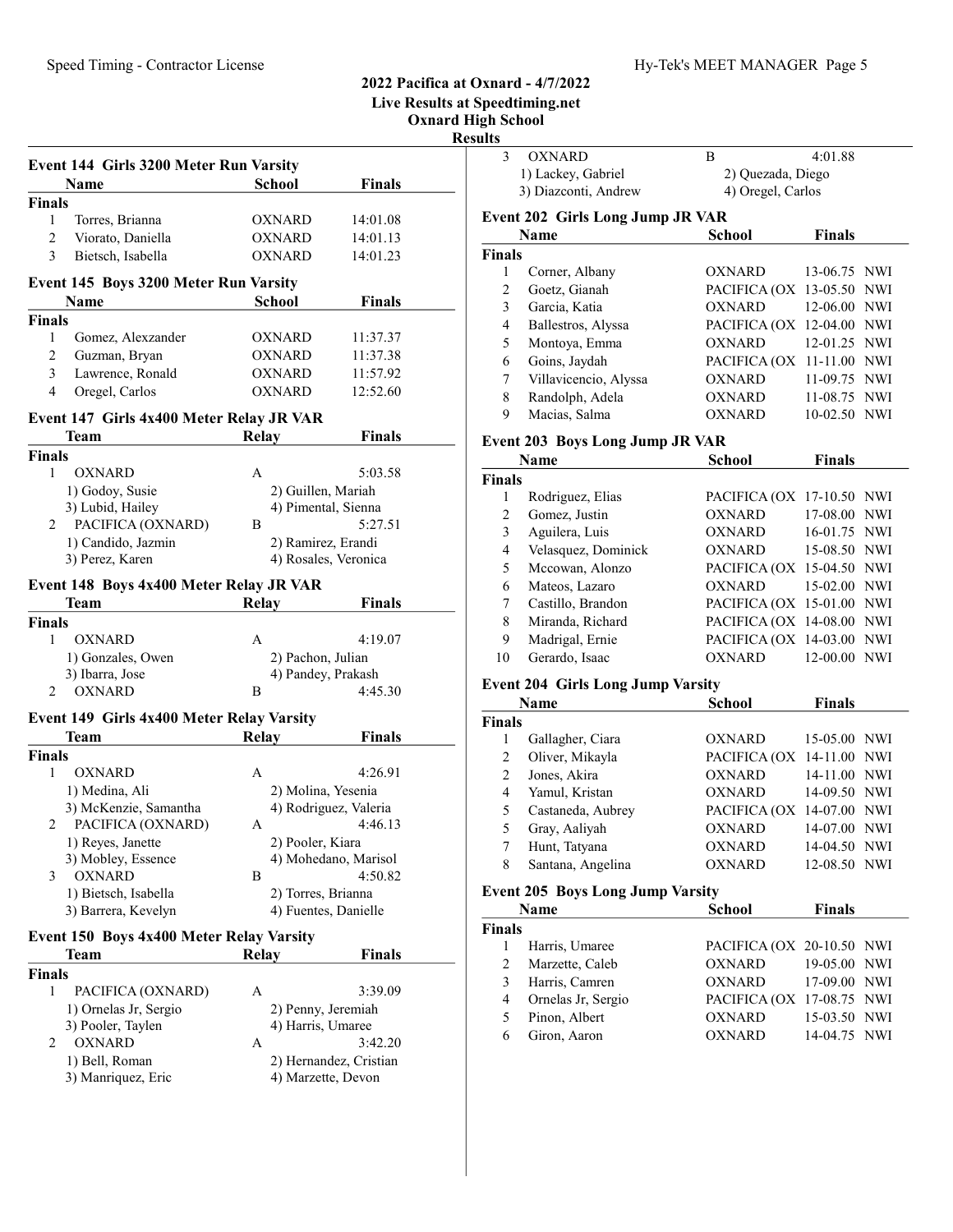# 2022 Pacifica at Oxnard - 4/7/2022 Live Results at Speedtiming.net Oxnard High School

|                    |                                            |                           |               | <b>Results</b>                       |
|--------------------|--------------------------------------------|---------------------------|---------------|--------------------------------------|
|                    | Event 207 Girls High Jump JR VAR           |                           |               | <b>Event 2</b>                       |
|                    | Name                                       | <b>School</b>             | <b>Finals</b> | N:                                   |
| <b>Finals</b>      |                                            |                           |               | <b>Finals</b>                        |
| 1                  | Ballestros, Alyssa                         | PACIFICA (OX              | $3-11.00$     | $\mathbf{1}$<br>ľ                    |
| ---                | Singh, Molly                               | PACIFICA (OX              | NH            | 2<br>I                               |
| ---                | Rosales, Natalie                           | PACIFICA (OX              | NH            | 3<br>I                               |
|                    | <b>Event 208 Boys High Jump JR VAR</b>     |                           |               | Š<br>$\overline{4}$                  |
|                    | Name                                       | <b>School</b>             | <b>Finals</b> | 5<br>I                               |
|                    |                                            |                           |               | Š<br>6                               |
| <b>Finals</b><br>1 | Madrigal, Ernie                            | PACIFICA (OX J4-07.00     |               | Š<br>7                               |
| $\overline{2}$     |                                            | <b>OXNARD</b>             | J4-05.00      | 8<br>I                               |
| 3                  | Gomez, Justin<br>Mccowan, Alonzo           | PACIFICA (OX J4-05.00     |               | 9<br>$\overline{\mathbf{C}}$         |
|                    |                                            |                           |               | <b>Event 2</b>                       |
|                    | <b>Event 209 Girls High Jump Varsity</b>   |                           |               | N:                                   |
|                    | Name                                       | <b>School</b>             | <b>Finals</b> | <b>Finals</b>                        |
| <b>Finals</b>      |                                            |                           |               | 1<br>I                               |
| 1                  | Davis, Kayla                               | OXNARD                    | J4-05.00      | $\overline{2}$<br>I                  |
| $\overline{2}$     | Yamul, Kristan                             | <b>OXNARD</b>             | J4-05.00      | 3<br>I                               |
| 3                  | Campos, Athena                             | <b>OXNARD</b>             | J4-05.00      | $\overline{4}$<br>$\mathbf \epsilon$ |
| $\overline{4}$     | Gallagher, Ciara                           | <b>OXNARD</b>             | J4-05.00      | 5<br>$\mathbf \zeta$                 |
| 5                  | Oliver, Mikayla                            | PACIFICA (OX              | J4-05.00      | I<br>6                               |
|                    | <b>Event 210 Boys High Jump Varsity</b>    |                           |               | Š<br>7                               |
|                    | Name                                       | <b>School</b>             | <b>Finals</b> | ľ<br>8                               |
| <b>Finals</b>      |                                            |                           |               | $\overline{\phantom{a}}$<br>9        |
| 1                  | Harris, Umaree                             | PACIFICA (OX              | 6-03.00       | J<br>10                              |
| $\overline{2}$     | Pirtle, Chris                              | <b>OXNARD</b>             | 5-05.00       | I<br>11                              |
| ---                | Tinoco, Nicholas                           | <b>OXNARD</b>             | NH            | <b>Event 2</b>                       |
| ---                | Ornelas Jr, Sergio                         | PACIFICA (OX              | NH            | N:                                   |
|                    | Event 212 Girls Triple Jump JR VAR         |                           |               | <b>Finals</b>                        |
|                    | Name                                       | School                    | <b>Finals</b> | 1<br>ľ                               |
| <b>Finals</b>      |                                            |                           |               | 2<br>ľ                               |
| 1                  | Mejia, Elizabeth                           | <b>OXNARD</b>             | 29-04.50 NWI  | Š<br>3                               |
| 2                  | Garcia, Katia                              | <b>OXNARD</b>             | 26-09.75 NWI  | $\mathbf I$<br>$\overline{4}$        |
|                    |                                            |                           |               | $\overline{\phantom{a}}$<br>5        |
|                    | <b>Event 213 Boys Triple Jump JR VAR</b>   |                           |               | I<br>6                               |
|                    | Name                                       | <b>School</b>             | <b>Finals</b> | $\bf{l}$<br>7                        |
| Finals             |                                            |                           |               | 8<br>$\overline{1}$                  |
| 1                  | Miranda, Richard                           | PACIFICA (OX 30-09.50 NWI |               |                                      |
| $\overline{2}$     | Cendejas, Oscar                            | <b>OXNARD</b>             | 28-05.00 NWI  | <b>Event 2</b>                       |
|                    | <b>Event 214 Girls Triple Jump Varsity</b> |                           |               | N:<br>Finals                         |
|                    | Name                                       | <b>School</b>             | <b>Finals</b> | 1<br>I                               |
| <b>Finals</b>      |                                            |                           |               | $\overline{2}$<br>$\overline{I}$     |
| 1                  | Hunt, Tatyana                              | OXNARD                    | 32-08.00 NWI  | 3<br>ľ                               |
| $\overline{2}$     | Davis, Kayla                               | <b>OXNARD</b>             | 28-01.25 NWI  | 4<br>I                               |
|                    | <b>Event 215 Boys Triple Jump Varsity</b>  |                           |               | <b>Event 2</b>                       |
|                    | Name                                       | <b>School</b>             | <b>Finals</b> | N:                                   |
| <b>Finals</b>      |                                            |                           |               | <b>Finals</b>                        |
| 1                  | Vo, Caleb                                  | <b>OXNARD</b>             | 36-01.00 NWI  | 1<br>ľ                               |
| $\mathfrak{2}$     | Coleman, Rashem                            | PACIFICA (OX 35-06.25 NWI |               | 2<br>I                               |
| 3                  | Bell, Roman                                | <b>OXNARD</b>             | 34-08.25 NWI  | I<br>3                               |

|                | <b>Event 217 Girls Shot Put JR VAR</b>  |                       |               |
|----------------|-----------------------------------------|-----------------------|---------------|
|                | Name                                    | School                | <b>Finals</b> |
| <b>Finals</b>  |                                         |                       |               |
| $\mathbf{1}$   | Martinez, Luisa                         | OXNARD                | 29-05.00      |
| 2              | Diaz, Shiloh                            | OXNARD                | 27-02.50      |
| 3              | Davila, Leilani                         | OXNARD                | 25-02.75      |
| 4              | Sanchez, Emma                           | OXNARD                | 23-03.25      |
| 5              | Lopez, Julianna                         | OXNARD                | 22-04.50      |
| 6              | Solis, Lizeth                           | <b>OXNARD</b>         | 21-10.50      |
| 7              | Sanchez, Monserrat                      | OXNARD                | 21-04.75      |
| 8              | Resendiz, Felicity                      | OXNARD                | 20-01.00      |
| 9              | Cruz, Fernanda                          | OXNARD                | 16-04.25      |
|                | <b>Event 218 Boys Shot Put JR VAR</b>   |                       |               |
|                | Name                                    | School                | <b>Finals</b> |
| <b>Finals</b>  |                                         |                       |               |
| 1              | Aguilera, Luis                          | OXNARD                | 43-06.50      |
| $\mathfrak{2}$ | Burleigh, Scott                         | OXNARD                | 38-09.25      |
| 3              | Lopez, Victor                           | PACIFICA (OX          | 36-11.00      |
| 4              | Colvin, Dejuan                          | PACIFICA (OX          | 36-10.50      |
| 5              | Galvan, Chris                           | OXNARD                | 36-00.00      |
| 6              | Padilla, Isaiah                         | OXNARD                | 34-11.75      |
| 7              | Smith, Daniel                           | <b>OXNARD</b>         | 34-08.75      |
| 8              | Montague, Strummer                      | <b>OXNARD</b>         | 33-11.00      |
| 9              | Gonzalez, Jacob                         | OXNARD                | 29-01.50      |
| 10             | Jackson, Nolan                          | PACIFICA (OX 28-07.00 |               |
| 11             | Ramos, Andrew                           | <b>OXNARD</b>         | 25-07.00      |
|                | <b>Event 219 Girls Shot Put Varsity</b> |                       |               |
|                | Name                                    | <b>School</b>         | <b>Finals</b> |
| <b>Finals</b>  |                                         |                       |               |
| 1              | Nelson, Finagalo                        | PACIFICA (OX 35-11.50 |               |
| 2              | Nelson, Kathleen                        | PACIFICA (OX 35-04.00 |               |
| 3              | Santana, Angelina                       | <b>OXNARD</b>         | 33-10.25      |
| 4              | Espinoza, Aaliyah                       | OXNARD                | 32-06.00      |
| 5              | Oliver, Mikayla                         | PACIFICA (OX 30-05.00 |               |
| 6              | P, Marlee                               | PACIFICA (OX 29-10.25 |               |
| 7              | Hill, Seasun                            | <b>OXNARD</b>         | 25-11.00      |
| 8              | Tapia, Alyssa                           | PACIFICA (OX 23-02.50 |               |
|                | <b>Event 220 Boys Shot Put Varsity</b>  |                       |               |

|        | Name              | <b>School</b>         | <b>Finals</b> |
|--------|-------------------|-----------------------|---------------|
| Finals |                   |                       |               |
|        | Ibarra, Julian    | PACIFICA (OX 44-10.00 |               |
|        | Alfred, Adam      | <b>OXNARD</b>         | 42-11.75      |
| 3      | Morales, Jorge    | <b>OXNARD</b>         | 38-09.75      |
|        | Pelayo, Guillermo | PACIFICA (OX 30-09.50 |               |
|        |                   |                       |               |

### 222 Girls Discus Throw JR VAR

|        | <b>Name</b>     | School | <b>Finals</b> |  |
|--------|-----------------|--------|---------------|--|
| `inals |                 |        |               |  |
|        | Martinez, Luisa | OXNARD | 81-03         |  |
|        | Lopez, Julianna | OXNARD | 75-03         |  |
|        | Diaz, Shiloh    | OXNARD | 72-06         |  |
|        | Solis, Lizeth   | OXNARD | $71-04$       |  |